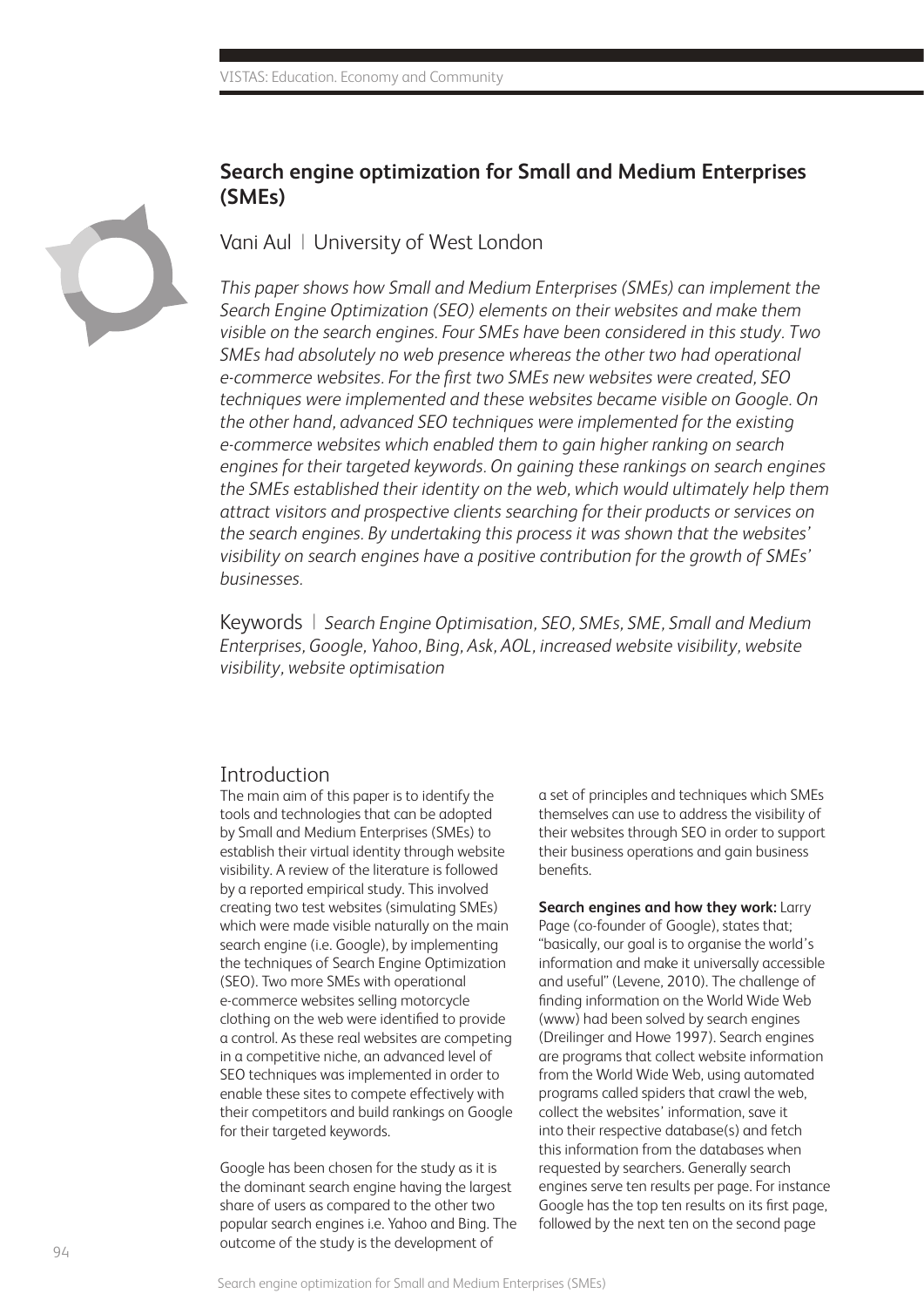and so on.

Figure 1 Highlighting the top ten non-paid/organic/natural and paid results on a Search Engine Results Page (SERP):



Paid results are the results for which companies pay to get listed on a SERP for the specified keywords. The search engines follow an auction-model of payment in which different companies bid for the same keywords and higher amount bids result in higher ranking of the companies' websites on the SERP. Paid results are also known as sponsored results and are clearly segregated from the natural results. Non-paid or organic or natural results refer to the results which are delivered naturally by search engines. The websites are awarded rankings naturally by the working of search engine algorithms. To build rankings naturally on the search engines, website owners run SEO campaigns for their websites. SEO plays an important role in making a website visible on search engines.

**Search Engine Optimisation:** SEO refers to the process of optimising websites to make them visible on search engines for their related keywords or key phrases. For example: an educational website of a University, for instance, www.uwl.ac.uk, would aim to get ranked on key phrases such as Higher Education in UK or University in West London. Whereas a website selling motorcycle clothing would target to build ranking on keywords such as Motorcycle Jackets or Motorcycle Helmets. Hence the targeted keywords and scope of SEO campaign of each website is unique and generally determined by its category, target audience, online marketing budget and the overall objectives. Due to the increased importance of search engines, the emphasis on SEO has increased in order to gain visibility on the search engines. SEO has become a significant contributor in the growth of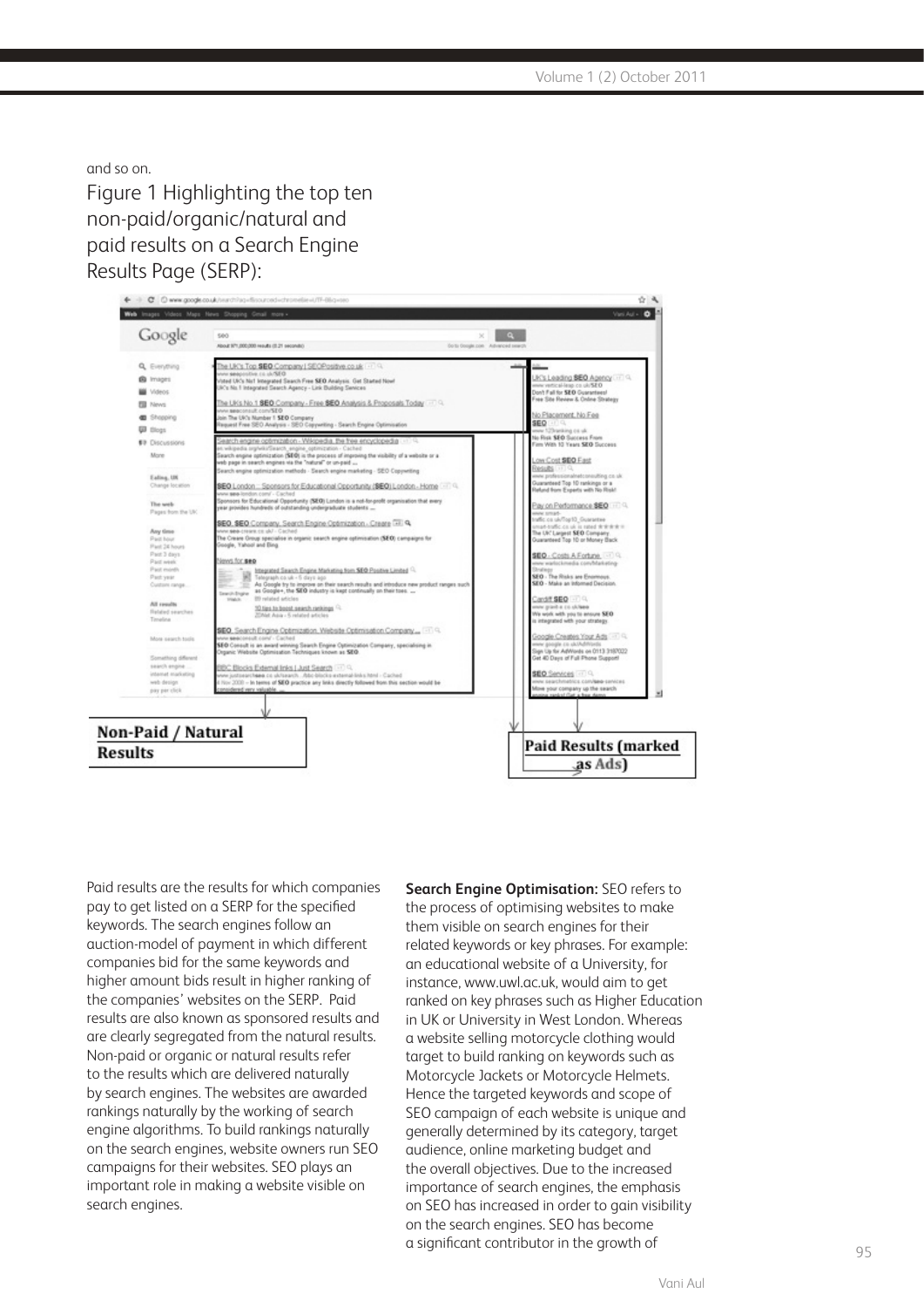e-commerce and internet marketing. SEO helps a website to gain top ranking positions on the search engine for its related keywords. When a user searches for those keywords on the search engine, he accesses the top ranked websites and possibly makes an online purchase from one of these websites. Hence if an SME implements SEO on its website and attains higher ranking positions for its related keywords, it increases the likelihood of generating sales through these search engine rankings.

**Small and Medium Enterprises:** From the perspective of the World Wide Web, SMEs can build their web presence and grow their business through their company websites. Presently, it is the right time for businesses to evaluate if the search engines can become their new marketing channel. On a global level, millions of internet users are using the internet to make their purchasing decisions. Many of them actually buy via the internet through the means of electronic shopping or e-shopping. For meeting their shopping needs, consumers start their search by using the search engines (Thelwall, 2000), as highlighted in the diagram below.

## Figure 2 Highlighting the sequence of events on the World Wide Web



 There is a clear chain connecting different processes that starts with the shopper using a search engine for finding the relevant product and possibly ends with the actual purchase of the product. SMEs need to understand this process and work towards making their websites visible on search engines so that their target audience should find their website and purchase through it.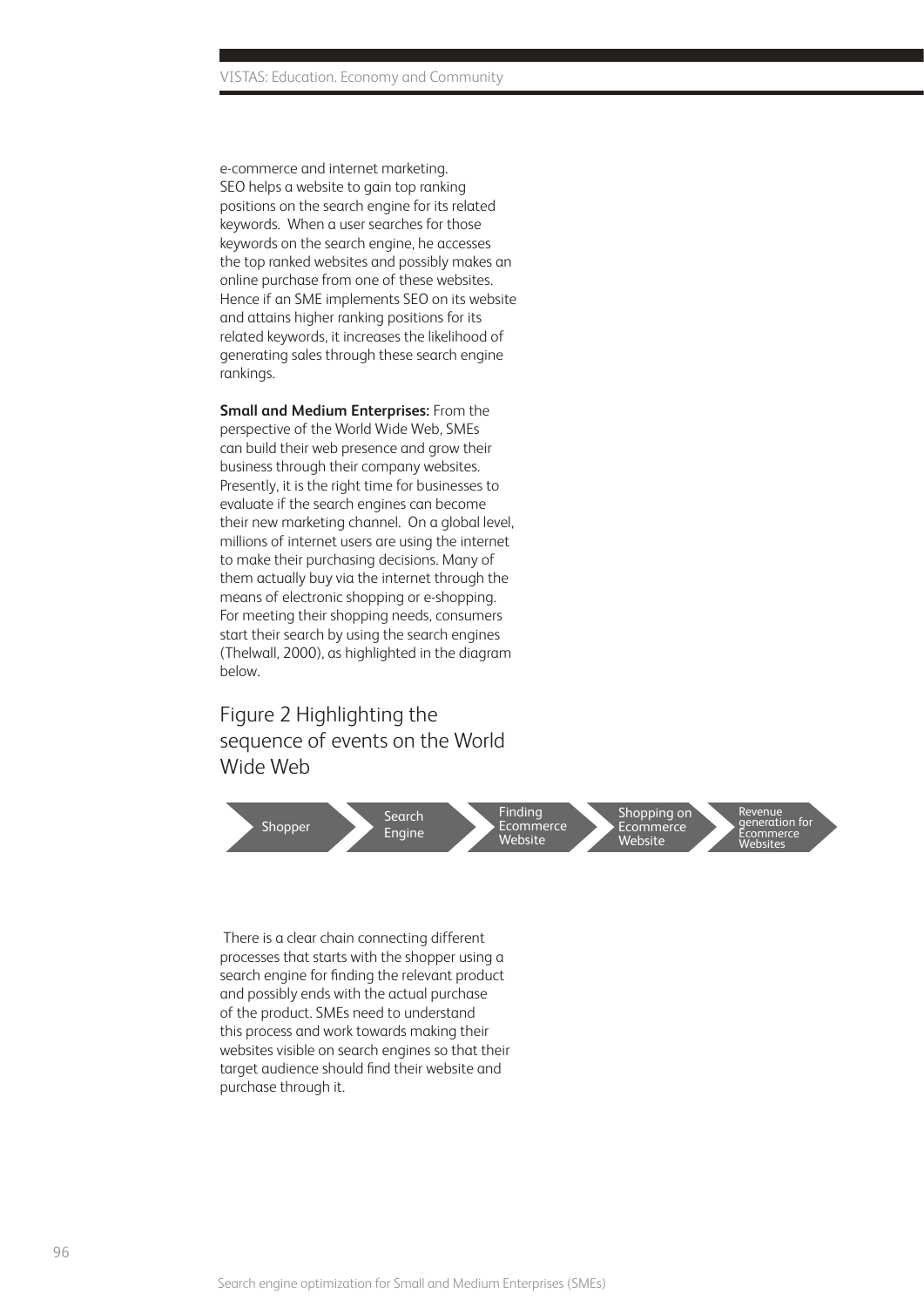#### Literature review

**Search Engine Optimisation (SEO):** SEO may be defined as the optimisation of a website for search engines, so that search engine spiders are able to view it in an optimal manner. It is possible to achieve high rankings and become visible on search engine(s) by using various techniques of search engine optimisation (SEO) (Humayun, 2009). SEO is the process of improving a website's ranking in the results page of search engines (Hissom, 2010). Weideman, (2007) states that search engine optimisation involves altering the web pages by making them 'crawler friendly' and enabling the search engine crawlers to index the page.

Humayun (2009) notes that various techniques exist for optimising the websites for search engines, which are evolving gradually by observing the working of search engine algorithms. Search engines use specialised algorithms to perform the task of ranking the relevant websites in the search engine results page. All the major search engines are powered by their respective algorithms. These algorithms are the ultimate authority for rewarding the rankings to relevant websites in search engine results pages. Website relevance and website ranking are two critical factors addressed by search engine algorithms. Search engine algorithms do have some weaknesses and hence are developing gradually, thus improving continually. In order to take advantage of the weaknesses of search engine algorithms, website owners or SEO professionals tend to observe the shortcomings of these algorithms and manipulate their websites to improve their ranking position in the search engines results pages. In order to address this problem, search engines keep their algorithms up-to-date and constantly improve them in order to keep ahead of the manipulative techniques devised for compromising and challenging the integrity of the algorithms (Chambers, 2005). Hansell (2007) makes a point in this direction by saying that Google introduces about six minor or major tweaks to its algorithm on a weekly basis. Hence it is correct to state that SEO techniques and search algorithms have been developing gradually in a vicious circle where both these elements affect each other.

*'For instance, in order to trick search engines webmasters publish content on the webpage in the same colour as of the background. This content is visible to search engines and not to the visitors. As search engines have developed to detect these techniques they have started penalising websites using such techniques. For minimising such tricks, search engines constantly change their algorithms and tend to keep it very secret for avoiding any possible abuse of their weaknesses by the webmasters'.* (Couzin and Grappone 2008).

As search engines disapprove the manipulative strategies and punish the websites by removing them from their index, therefore it is very important for webmasters to follow the guidelines of search engines for implementing only ethical SEO techniques (Golliher, 2008). There are various ethical techniques which can be implemented for improving visibility in search engines (SEOmoz, 2009). Although none of these techniques assure a particular ranking position in the search engine results pages, the implementation of these SEO techniques and strategies improve prospects of the websites to gain visibility on search engines. Ultimately this results in receiving visitors to the website and consequently leads to increased sales and revenue for the website.

George (2005) asserts that search engines value the sites having good navigation structure with high quality content. Zhang and Dimitroff (2004) note that SEO involves the process of identification of website-factors which impact on their accessibility by search engines. Further it involves optimisation of these factors in order to build higher rankings for the websites in search engines. One of the prime motives of SEO is to provide good accessibility of web pages to the search engines for attaining improved visibility in the search engine results page (Zhang and Dimitroff, 2004).

Interestingly there are various factors in SEO which can be implemented on-page which involves SEO implementation directly on the website or off-page which involves SEO implementation indirectly on third party websites (Golliher, 2008). On-page factors refer to the on-site factors which can be modified by a webmaster. These on-page factors are internal to and determined by the webpage and are fully controlled by the webmaster. These factors include: content on the webpage, code of the webpage, and keyword inclusion in anchor text of hyperlinks.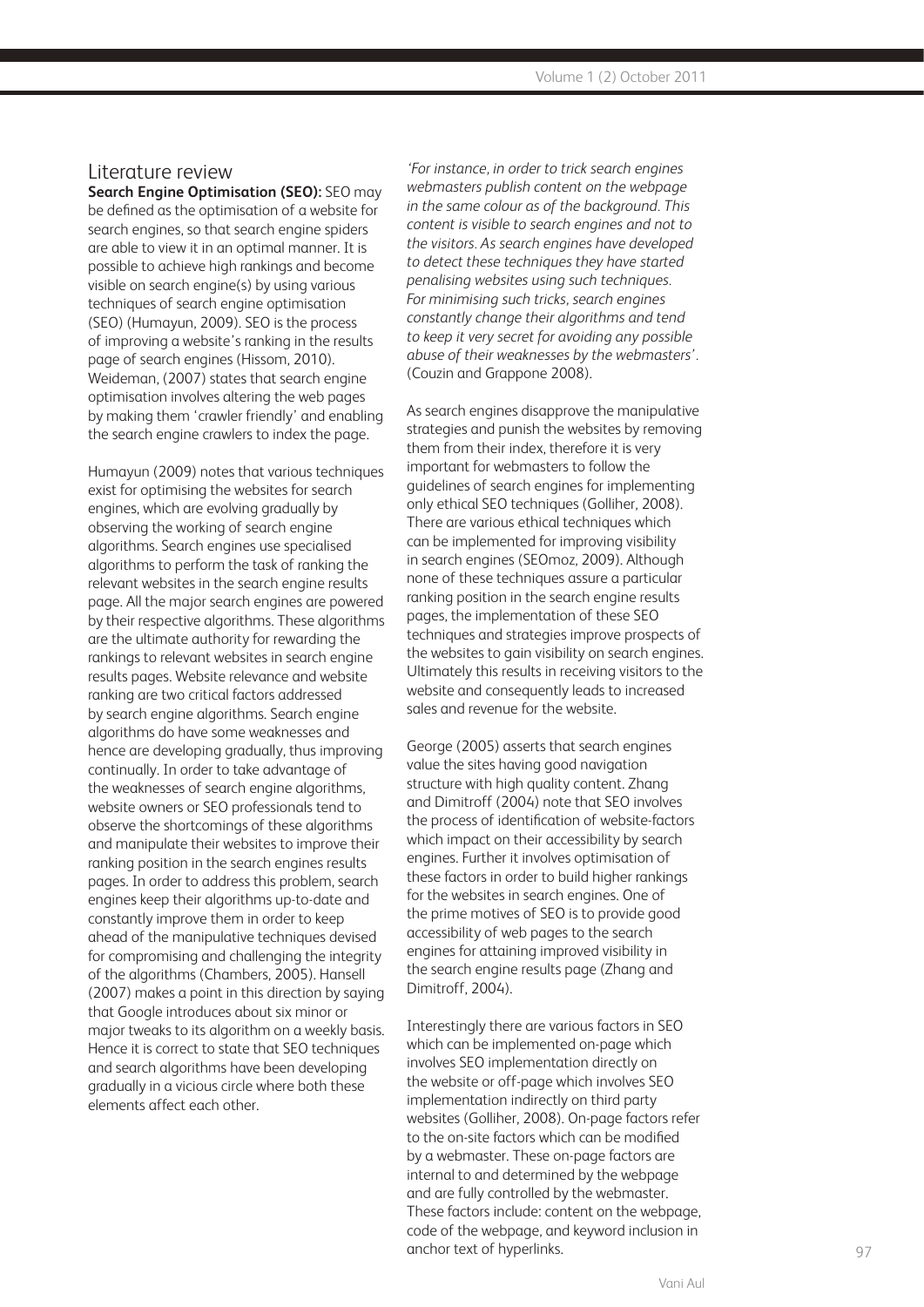Off-page factors refer to those factors which are external to and cannot be defined or obtained by the webpage and are not in the control of the webmaster. They generally include hyperlinks on other websites, overall reputation or recognition of the website on the web and the network of the website to which it belongs. Steenderen (2001) argues that SEO is a continuous on-going process which is facilitated by the specialised marketing tools available on the web. Further he observes that it consists of a multitude of small steps, the implementation of which is time consuming. SEO is a quite complex task as it involves an understanding of the working of different algorithmic factors and an implementation of these factors according to the unique algorithmic factors of different search engines (Humayun, 2009). The next section shows the list of SEO factors developed through empirical observation and implementation.

**Empirical research:** Many researchers attempted to understand the important SEO factors by analysing the high ranking websites on the search engine results pages. They studied and analysed the usage of different elements in the highly ranked pages. They used the deductive research methods for identifying the factors influencing the ranking of a website. Alternatively, some of the other researchers adopted the inductive reasoning method for their research work; they implemented the SEO techniques on websites, analysed the results empirically and formed their observations on the basis of the results achieved. The focus of research in the past has been mainly to identify the on-page SEO factors influencing visibility and ranking of the websites on search engines which is explained in the following sections.

#### **SEO factors influencing ranking in Google:**

Evans (2007), conducted research, 'Analysing Google rankings through search engine optimization data', to identify the popular SEO elements implemented for gaining higher rankings in Google. He analysed top 50 ranking sites in two categories. The factors he examined in the high ranked sites include: the usage of page rank, total number of website pages, number of incoming links to a website, age of the domain, and the popularity on third party sites or web directories, and social bookmarking sites. After conducting this analytic study he found that:

- High number of pages within a website partially influences the ranking
- Although higher page rank does influence the website ranking considerably, but sometimes websites having lower page rank value outrank the websites having higher page rank
- High number of incoming links to a website results in higher ranking for the website; at the same time, the quality and relevance of these links is another critical factor determined by search engines to calculate the actual value of these incoming links
- Website listing in the Dmoz directory is a favourable factor for higher ranking
- Old domains with higher age do influence the ranking to some extent
- Social bookmarks from popular sites like Delicious.com have a positive effect on the ranking.

**Extending the Chamber's SEO model:** Visser (2006), extended the Chambers' SEO model by implementing it in the SEO campaigns of five websites. He observed the effects of different elements by monitoring the visibility and ranking of these websites on search engines. As a result, he identified and added some new elements to the SEO model and grouped the elements under four categories: essentials, cautions, extras and dangers.

- Essentials refer to the elements which must be included in a website in order to make it visible on the search engines such as keywords in website content, meta-tags, keywords in hypertext/anchor text, link popularity and headings.
- Extras are the supplementary elements that provide help when used along with the essentials, like: domain names and HTML naming conventions.
- Cautions are those elements which are not crawlable or visible to the search engine spiders. In other words, search engines won't be able to see the contents of these elements like: flash, images, videos, javascript and frames.
- Dangers indicate elements such as spamming (text or link spam) which can hamper website visibility, since they can lead to removal of a website from a search engine.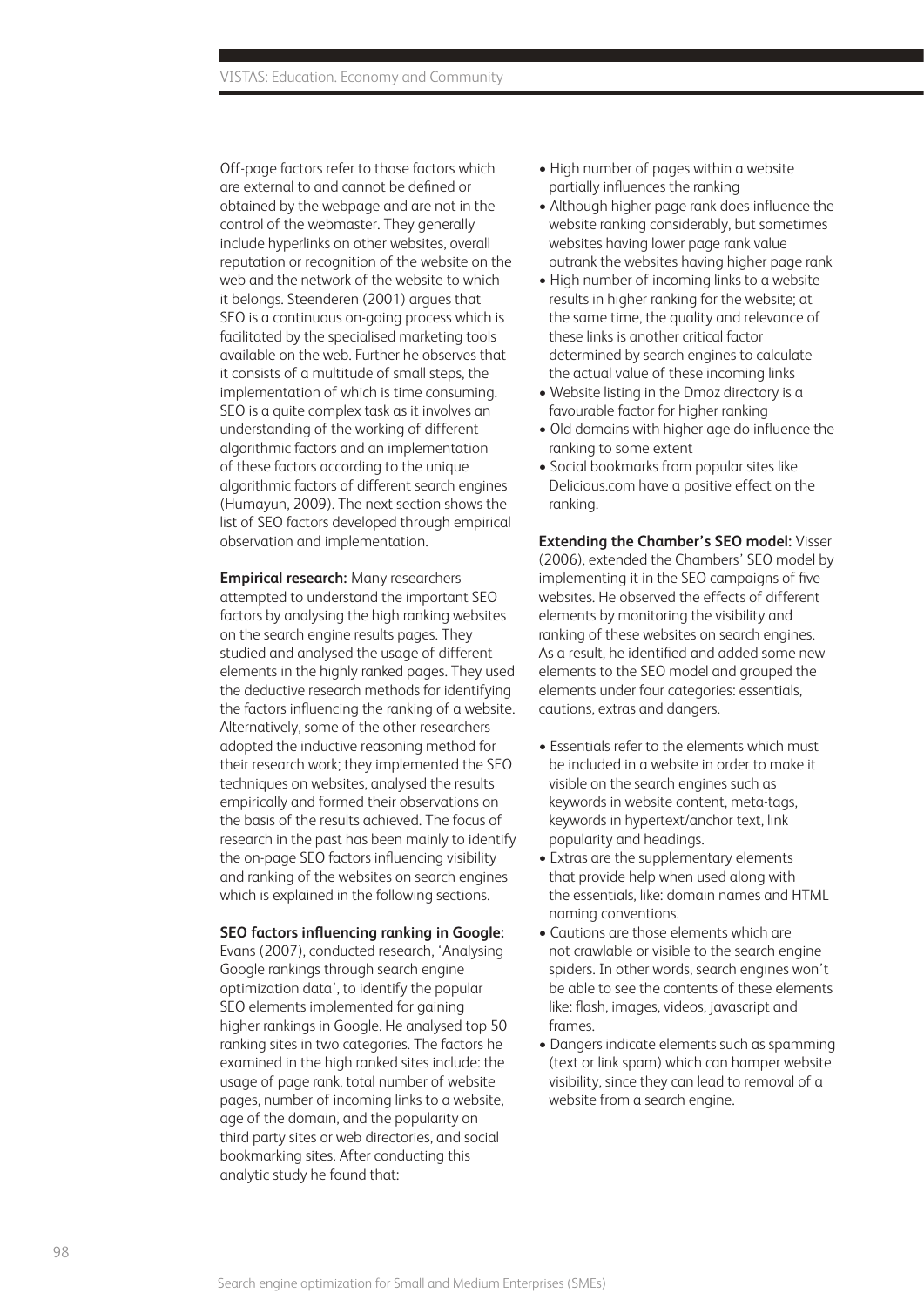Figure 3 Visser's model of SEO (the extended model of Chambers):



The elements identified in the above model have been explained in this article.

**Conceptual framework:** Malaga (2007) carried out a similar study on SEO, to assess if implementation of SEO could refer targeted traffic to the website and result in a positive ROI (return on investment). For carrying out this SEO implementation project, he devised the following conceptual framework.

# Figure 4 Highlighting the conceptual framework adopted by Malaga:

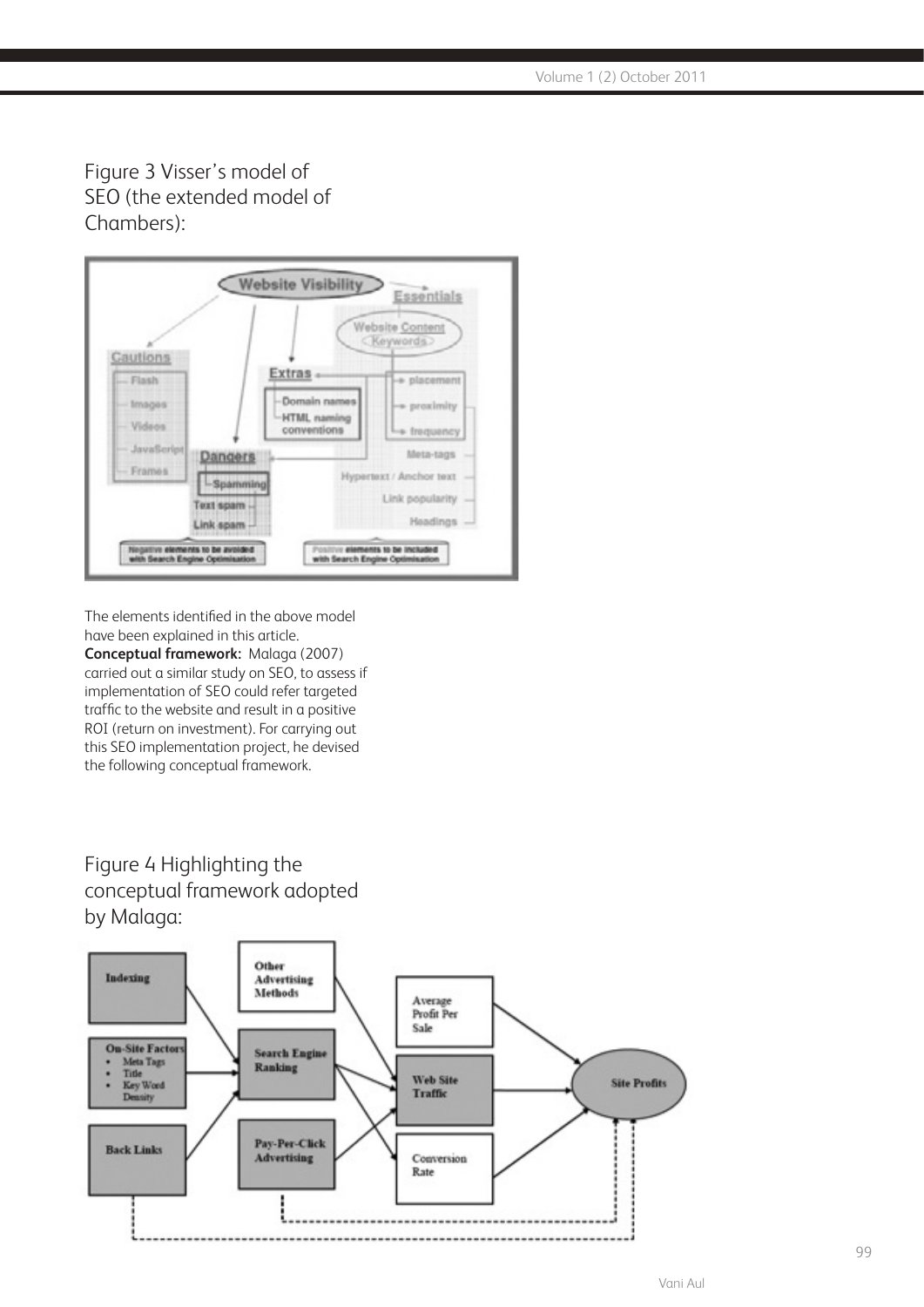The above figure may be interpreted as indexing and on-site factors result in search engine ranking which ultimately leads to web site traffic. As shown above, Backlinks and aPay-Per-Click Advertising is shown as a negative factor (dashed-lines).

After the implementation of the above conceptual framework, major improvements were found in the results for the website: in terms of increased visibility on search engines including Yahoo and MSN (now Bing), increase in traffic by 125 times over its prior traffic, increased sales and revenue generation for the website. The limitation of this research was that the website got limited exposure in Google.

### Explanation of on-page SEO elements

On-page SEO elements refer to those elements that are implemented within the webpage or the website and are in the direct control of webmaster. The researchers have identified various factors under the umbrella of on-page SEO. The explanation of the most common elements affecting on-page SEO is given below under different headers of essentials, cautions, dangers and extras:

**Essentials**: Essentials mean those elements which must be included. These include Metatags, Meta-title tag, Meta-description tag, Meta-keyword tag, Meta-header tag, Hypertext / Anchor Text, Meta-robot tag, Alt tags, Keywords, etc.

**Cautions:** Cautions are those elements which should not be implemented in perspective of SEO. These are; Frames, Flash, JavaScript, Graphics / Images, Sounds, Video, PDF and other format Files, etc.

**Dangers:** Dangers are those elements which are not recommended by search engines, and the usage of which might result in penalising of the site by search engines. These are; Spamming, Text spamming, Link spamming, Webpage Cloaking, etc.

**Extras:** include HTML naming conventions, domain names, etc.

#### **Explanation of off-page SEO elements:**

Off-page elements are those elements that are executed externally on the web for promoting a specific website. These elements are performed off-page or external to the webpage. One important off-page SEO element is of link building which refers to the process of procuring links on third party sites which are related to a specific website. It is important to note that only high quality and relevant sites should be considered for building links.

### Role of a business website for SMEs

Steenderen (2009) advises that with the current development of technology it is advantageous to create a business website and supplement the existing business through an establishment in the virtual world of WWW. Further he states that it is not only important to have a website but making it visible on the web is even more crucial. A website can reach its full potential by receiving targeted traffic. However, there is no one proven method for developing and promoting a site. (Elderbrock et al., 1997) noted that in the present day scenario, it is easy for companies to get off the track as they face intense pressure from the competition with the challenge to develop their business website having little knowledge about it. In order to make sure that the company makes sound decisions, it is important to determine important business objectives:

- Why the company needs a website?
- Which products will be sold and delivered via website?
- Who is the target audience or potential customer?
- How to reach the customer via website?

A business website can be instrumental in deriving direct or indirect revenue generation for the business (Steenderen, 2009): direct revenue generation in the form of product sales, product subscriptions, and site membership; and indirect revenue generation derived from increased brand-awareness, supplementing the main product, and reducing costs.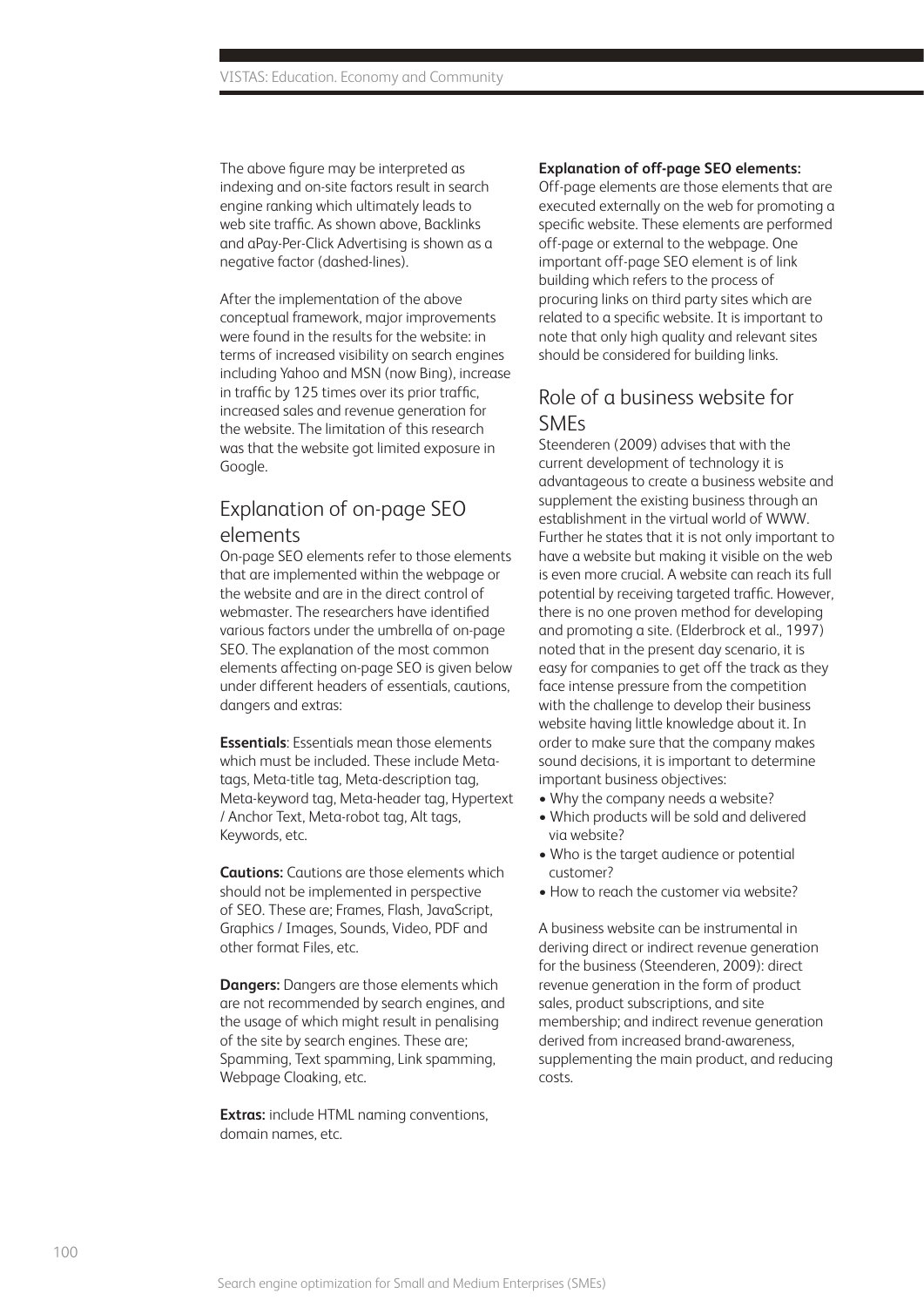Thelwall (2000) highlights that a business website can offer different types of financial engagement:

- Company information: where business information and contact information is provided including email, contact number and postal address
- Product information: In addition to the above, product information is also provided
- Online catalogue: In addition to the above, pricing details of products are also provided
- Online mail-order catalogue: In addition to the above, the website gives the ability to buy via mail-order

• Cyberstore: In addition to the above, the website has the provision of accepting and processing online payments.

By creating a website, the business develops the capability of being seen on the web. It is important to note that the website should be accessible 24 hours of the day, each day of the year. Subsequently it is important to be actually seen by the company's target audience which can become possible only if the website has visibility on the web search engines. Website visibility can be developed by running an SEO campaign. SEO can help the website to receive its intended audience on a global level, giving national and international coverage to the business.

#### **Adaptation of internet for e-commerce: a potential marketing opportunity for SMEs**

**:** The widening of the exposure of SMEs would result in the increase of marketing channels as well as direct and indirect revenue streams (Steenderen, 2009). Berman and McClellan (2002) note that inclusion of e-commerce into the business processes would result in enhanced profitability for the business. E-commerce may be defined as the usage of electronic networks for exchanging information, products or services and payment for commercial purposes between the individual consumers and businesses, between businesses themselves, within the government, between public and the government or between the business and the government (South Africa's Department of Communications, 2000).

The SMEs who are adopting e-commerce for their businesses are realising practical benefits in terms of overcoming cost and geographical barriers, getting access to new markets and enjoying the advantages of improved customer relationships, services, accelerated communication and the sharing of information. As the integration of internet with a business is not very costly, SMEs aware of this technology option do make use of it (Boyes and Irani, 2004).

Despite of the problems posed by the adoption of e-commerce for SMEs, it is recommended that SMEs should adopt this marketing channel.

Observing consumers behaviour and purchasing habits on the internet has become very important for SMEs to integrate internet into their businesses. Porter (2001) asserts that the internet should be adopted to complement the business strategy. Rather than considering whether or not the internet should be adopted for the business, the SMEs should be considering how to adopt the internet. Internet provides the opportunity for companies to position themselves strategically by delivering exclusive services to their customers that are different from their competitors. Further he highlights the viewpoint that creating a customised information technology platform helps to integrate and consolidate different activities of the company. This customised use of technology cannot be imitated by the competitors, hence giving the SME an edge and competitive advantage over its competitors. Ultimately, Porter has inspired SMEs to understand the fact that the right usage of technology could complement the traditional methods of competing.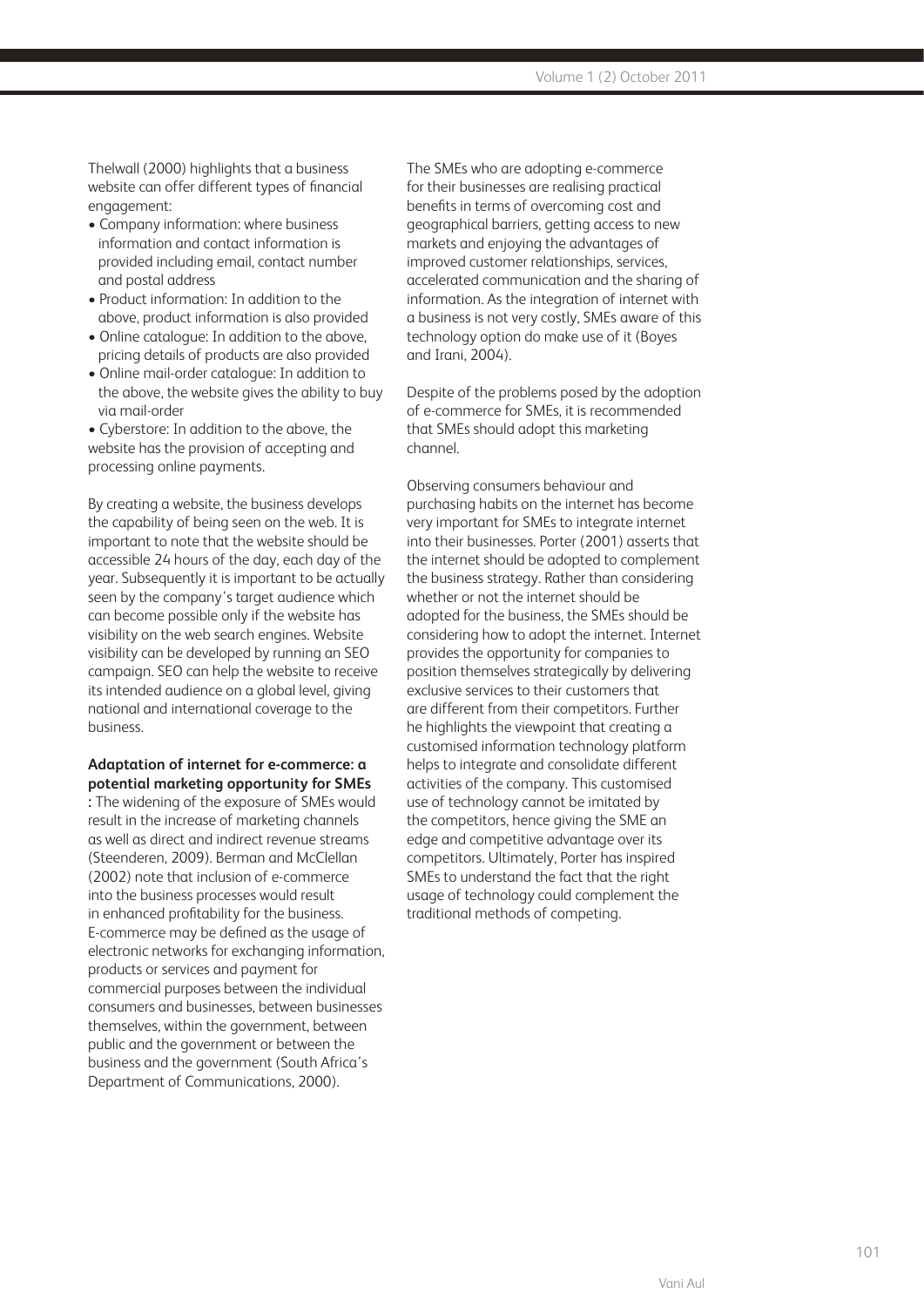Finally, Singh (2002) has highlighted the benefits realised by the top 100 companies of America by using internet for their respective businesses. The percentage of different benefits gained is shown in the figure :

# Figure 5 Highlighting the different benefits realised by adopting the Internet



Depending on the scale of a business and the extent of adoption of technology the SMEs can certainly expect to experience considerable benefits.

#### **Limitations of research on SEO and SMEs**

**:** Most of the research-work done by different researchers including Chambers' (2005) SEO Model, Visser's (2006) Improved Model of Website Visibility, Malaga's (2007) Conceptual Framework for increasing website traffic and other researchers, as discussed above show that the main focus of study and analysis revolved around understanding the impact of on-page factors of SEO, but side-lining the off-page factors of SEO. The SEO models give a good coverage of the on-page SEO elements only. However, off-page SEO elements constitute a very important part of the SEO campaign for a website, without which the SEO campaign is incomplete.

Although Malaga (2007) has provided a brief discussion about indexing by Yahoo and Bing, there is very little information about off-page SEO. The current research extends the previous research by showing the implementation of off-page SEO elements in addition to the onpage SEO elements.

Different researchers including Steenderen (2009), Berman and McClellan (2002), Porter (2001), and (Singh, 2002) have highlighted the fact that SMEs can enjoy potential benefits with the adaptation of WWW. They do not highlight the nature and types of these benefits. Moreover, the actual benefits an individual firm could realise from the internet can be better understood by the business owners after they adapt to the technology. Additionally, such benefits would be highly unique and specific depending on the nature of business of each firm. Thus past research leaves the business owners with a vague understanding of the potential business benefits.

Hence on observing this limitation, the current research has explained the website creation process and website visibility methods, which is the beginning of reaping the benefits from WWW. In order to make these concepts very clear to the reader, these processes have been highlighted and explained through experimental study with its application to four real SMEs. Most importantly this solution is applicable to all businesses even those belonging to different industries and economic sectors.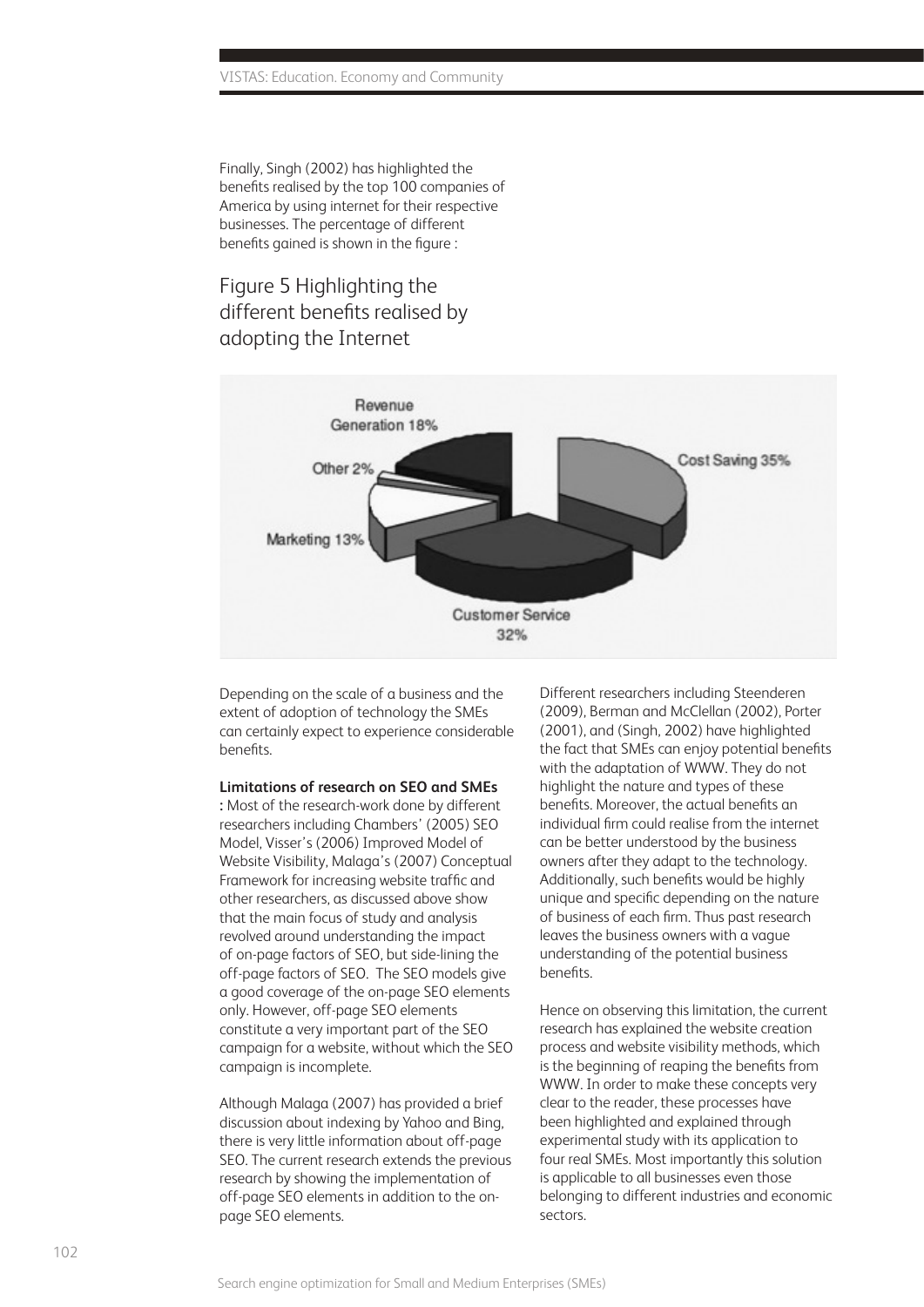It is not only important to have a business website but it is more important to have visitors visiting that website. In view of those SMEs/ businesses already having a website, it can be stated that the majority of them are not aware of the concept of a visible website and the benefits it can generate for their respective businesses.

#### Investigating the problem area

**An empirical study:** Technology, internet and the WWW is playing a pivotal role in today's socio-economic field and has become a significant contributing factor for the survival and growth of SMEs. This can give them access to market their products globally and run their operations effectively. But it has not been adopted by the businesses to its full potential by the majority of SMEs.

For businesses of all sizes, a business website has become an indispensable tool for complementing their traditional marketing channels. Specialised technical knowledge is required for creating a visible website and maintaining it effectively. As the creation and maintenance of web presence requires awareness and understanding about this technology, hence the majority of SMEs are hesitant to adopt this marketing channel. In contrast a minority of SMEs who already have a website do not have the sufficient expertise to make their website visible to their target audience through the medium of search engines and get the ultimate business benefits. Six research questions were identified for empirical study.

RQ1: Carry out a study to determine the presence of website of four SMEs on Google.

RQ2: To investigate empirically the feasibility, process and steps to be undertaken, which SMEs can adapt to establish their web identity or website ranking goals.

RQ3: An analytic study of different SEO elements that can help the SMEs to attain their respective website visibility and keyword ranking goals on Google.

RQ4: An evaluation of the main SEO factors instrumental in establishing the visibility of website on Google.

RQ5: To understand the probable impact of a website on the SMEs' business.

RQ6: To determine the potential for improvements and specifying future performance and visibility benchmarks.

**Research design:** The research design below was prepared for executing the research methodology in an effective manner. Quantitative research methodology was used mainly, along with its subtypes of descriptive, exploratory and experimental research methods which were executed sequentially. Descriptive research was used to investigate the present status of SMEs' websites, exploratory research was used to gather authentic information for building web presence of SMEs, and experimental research was used to actually implement the recommended techniques and processes for establishing the visibility of the SMEs' websites. The main focus of this research was to study the SEO elements affecting the visibility of websites on the main search engine Google. For conducting this research the internet, Google. com and four websites (www.changology.co.uk, www.searoseexim.com, www.leatherup.com, www.motorcyclecenter.com) of four different SMEs have been used. This study has been conducted on the premises of University of West London.

**Research participants** : The selection criteria of selecting these four SMEs were: two of these SMEs should not have any web presence and the other two should have existing e-commerce businesses. This would help the readers to get the information at two levels: firstly, on how to build a web presence starting from the scratch; secondly, on how to improve the existing web presence by building the ranking on Google for the targeted keywords, which will help to generate sales and revenue for the websites. It will help to cater the audiences at two levels: those who want get started with building their web presence and those who already have a website and want to build ranking for their targeted keywords.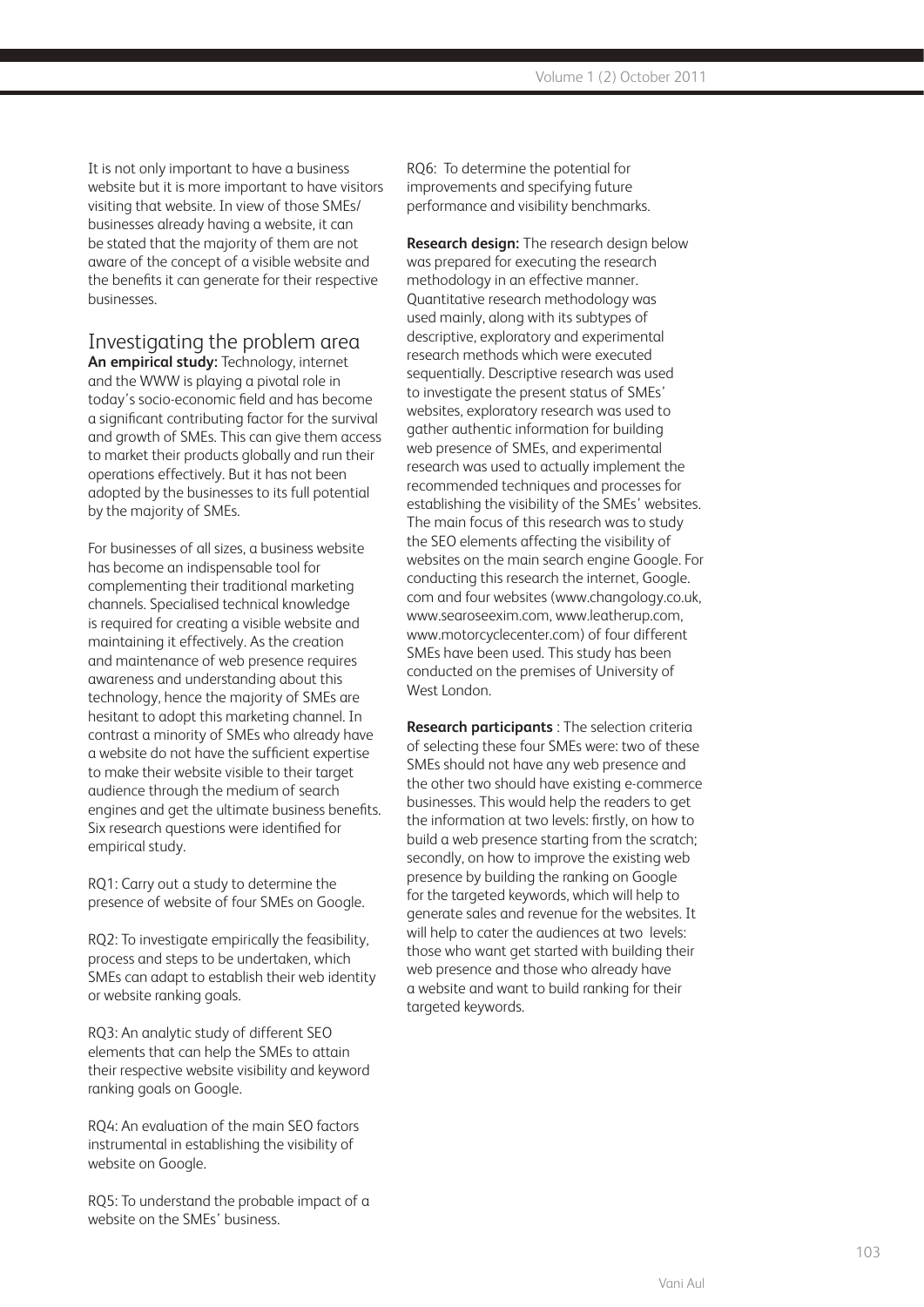# Figure 6 Research design



# Figure 7 The details of the four SMEs considered in this study

#### **S.No. Name of SMEs Description of SMEs**

| 1. | Searose Exim         | A bicycle products manufacturing firm based in India. This company<br>had no web presence. Hence a new website www.searoseexim.com<br>was created (using HTML & CSS) and search engine optimisation<br>was done for this website to make it visible on Google.com.                                                                          |
|----|----------------------|---------------------------------------------------------------------------------------------------------------------------------------------------------------------------------------------------------------------------------------------------------------------------------------------------------------------------------------------|
| 2. | Changology           | A consultancy firm providing consultation services to organisations for<br>implementing I.T infrastructure. This company had no web presence.<br>Therefore, a new website www.changology.co.uk was created<br>(using HTML & CSS) and search engine optimisation was done for                                                                |
| 3. | Leather Up           | this website to make it visible on Google.com.<br>E-commerce business selling motorcycle clothing and apparels via<br>its e-commerce website: www.leatherup.com. As this website was<br>already established advanced SEO techniques were implemented<br>to help it build organic/natural/unpaid ranking for its targeted 15<br>key-phrases. |
| 4. | Motorcycle<br>Center | An e-commerce business selling motorcycle jackets and related items<br>through its e-commerce website: www.motorcyclecenter.com. This<br>website was also already established and required further promotion,<br>therefore it was promoted to build Google ranking for its targeted 14<br>key-phrases, using advanced SEO techniques.       |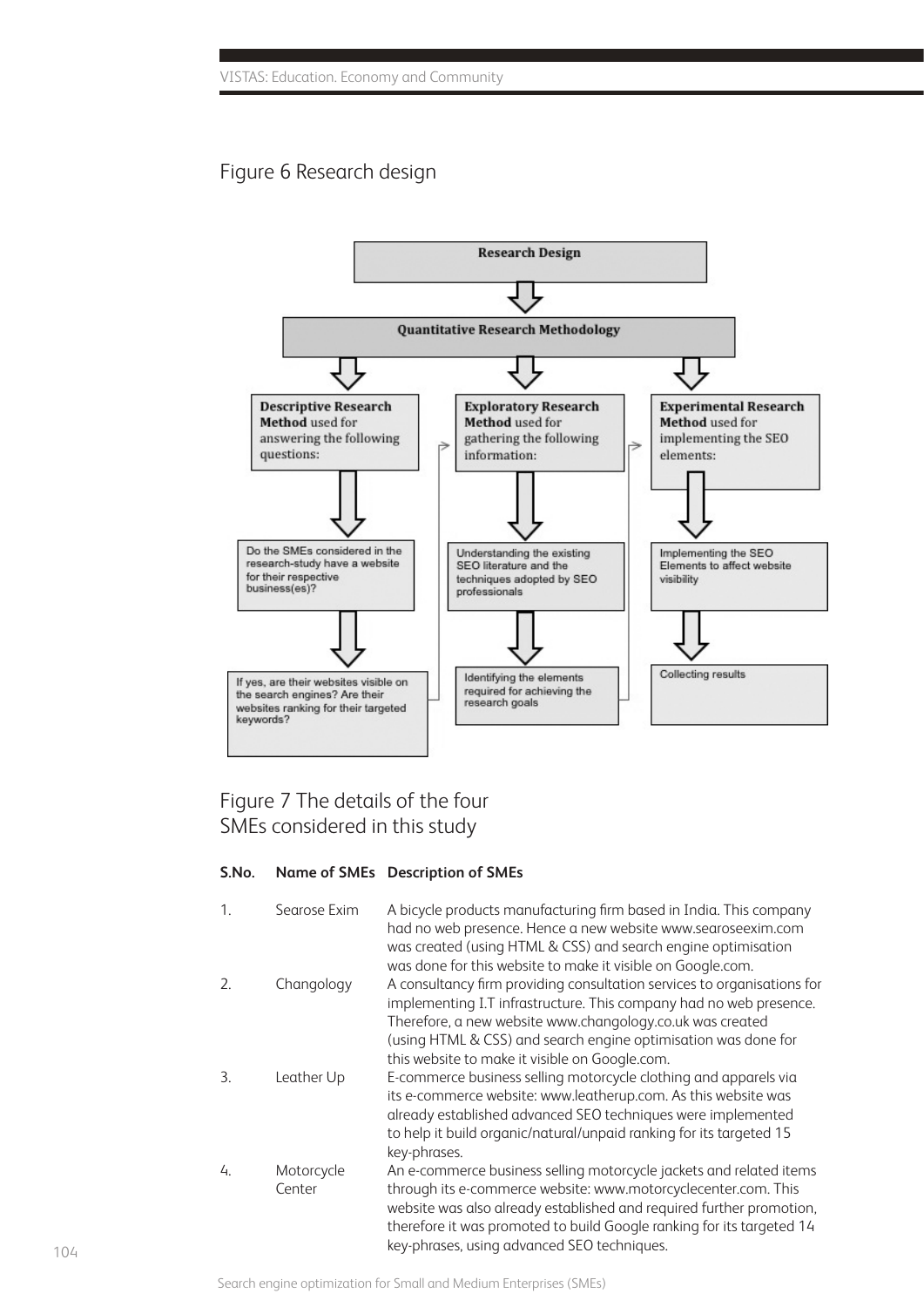#### **Procedures used in executing the research**

**design:** The primary instrument used for data collection was Google.com reflecting the visibility/ranking for the four SMEs' websites: www.searoseexim.com, www.changology. co.uk, www.leatherup.com and www. motorcyclecenter.com.

In the case of www.searoseexim.com and www.changology.co.uk, it was checked if these websites became visible on Google. com and for www.leatherup.com and www. motorcyclecenter.com it was checked if these websites attained ranking on Google for their targeted keywords.

The main procedures undertaken for the four SMEs' websites are displayed below. As the SMEs Searose Exim and Changology did not have a website, the procedures to be executed were similar for establishing a web presence for these two firms. Hence a common explanation of the execution of procedures has been provided for these two SMEs. On the other hand the other two SMEs; www.leatherup.com and www.motorcyclecenter.com already had an established e-commerce website and had a common objective of building rankings for its keywords on Google, therefore a common explanation about the procedures executed has been provided for these two SMEs.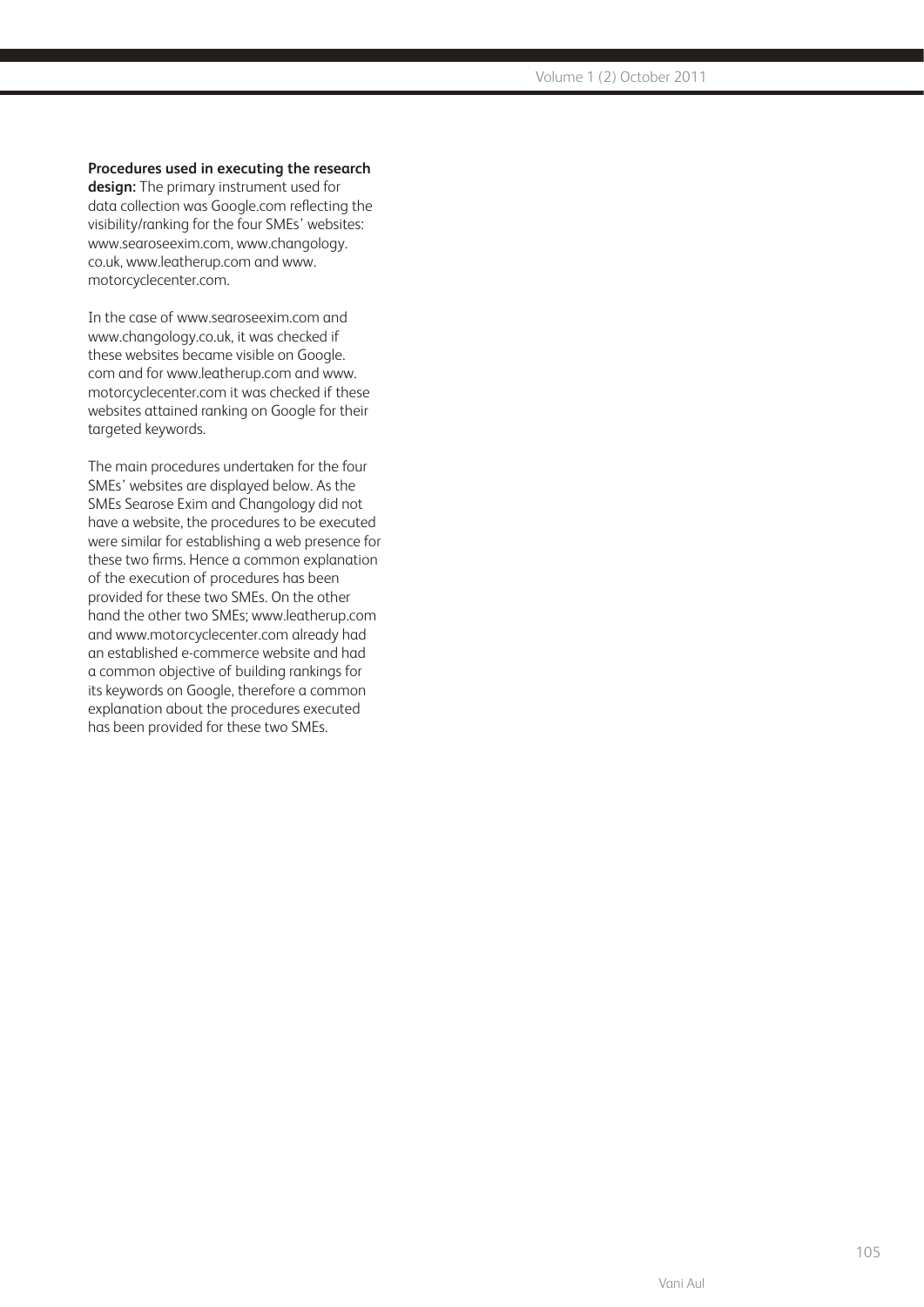# Figure 8 Execution of research design for www.searoseexim.com and www.changology.co.uk:

The steps undertaken for these SMEs have been explained under respective research methods as shown below:

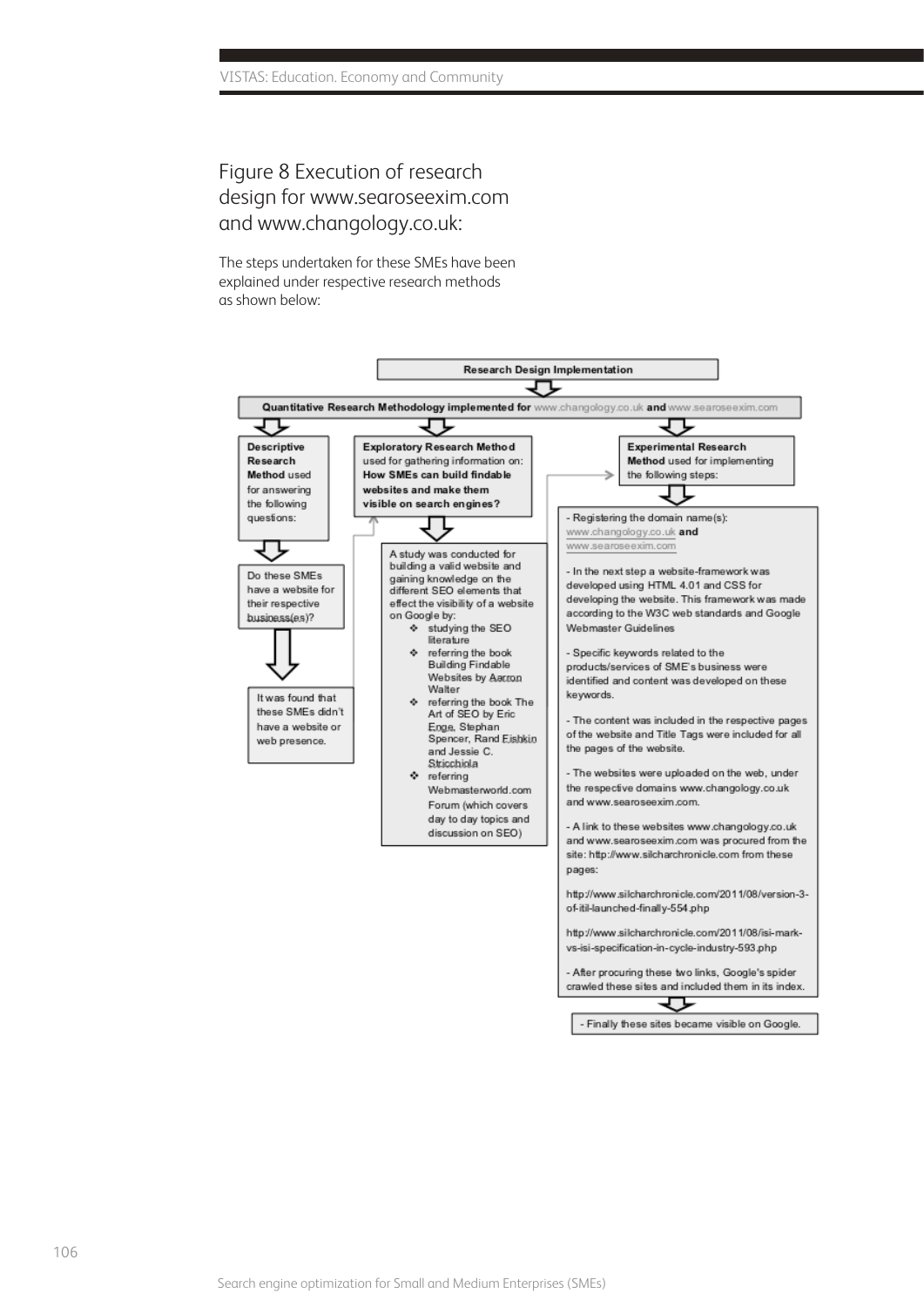# Figure 9 Execution of research design for www.leatherup.com and www.motorcyclecenter.com:

The steps undertaken for these SMEs have been explained under respective research methods as shown below:

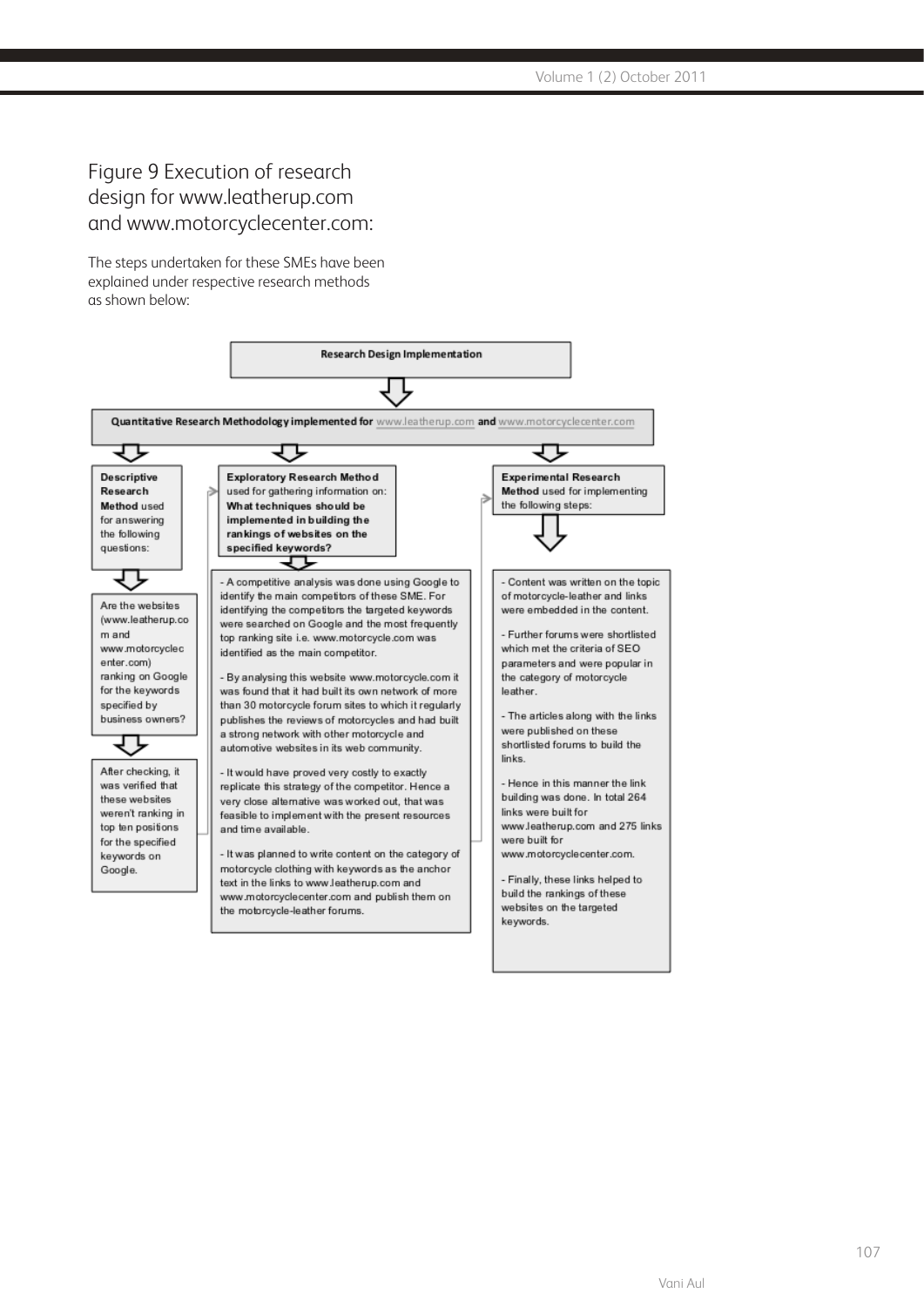### Evaluation and conclusion **Verifying the hypothesis, null hypothesis**

**and research questions:** For conducting this research a hypothesis and null hypothesis, along with six research questions were formulated. To check the effectiveness of this research, it is important to investigate if the hypothesis has been proved true or false and if the research questions have been answered. The following discussion highlights this verification: It was hypothesised that the implementation of Search Engine Optimisation Elements for a website makes it visible on search engines.

The stated hypothesis of this research has been proved true as the implementation of Search Engine Optimisation Elements have resulted in making the SMEs' websites visible on search engines. The table below shows that all the four SMEs' websites have become visible on Google:

| Website                  | <b>Targeted keyword</b> | <b>Ranking position attained on</b><br>Google for the specified keyword |
|--------------------------|-------------------------|-------------------------------------------------------------------------|
| www.leatherup.com        | motorcycle jackets      |                                                                         |
| www.motorcyclecenter.com | motorcycle center       |                                                                         |
| www.changology.co.uk     | changology              |                                                                         |
| www.searoseexim.com      | searoseexim             |                                                                         |

**Null hypothesis:** In order to check the credibility of implementing the SEO elements for a website a null hypothesis was also formulated as:

The absence of Search Engine Optimisation Elements for a website makes it visible on search engines.

In this experiment, the null hypothesis has been proved false. As found on the website: www.expressprintdirect.com (not illustrated) the absence of search engine optimisation elements did not make it visible on the main search engine. This site has been made in frames which is not recommended by the search engines; therefore it has not been crawled or recognised by Google:

The absence of SEO elements in www.expressprintdirect.com has not made it visible on search engines, which means that Null Hypothesis has been proved false. Thus the rejection of the above null hypothesis clearly indicates that implementation of search engine optimisation elements are necessary to make the website visible on the search engines.

**Research questions answered:** Furthermore it was found that the research questions formulated for this research have also been answered.

RQ1: Carry out a study to determine the presence of website of four SMEs on Google.

Research conducted on RQ1: It was found that two SMEs didn't have a website and the other two had e-commerce websites.

RQ2: To investigate empirically the feasibility, process and steps to be undertaken, which SMEs can adapt to establish their web identity or website ranking goals.

Research conducted on RQ2: For the first two SMEs it was found that their business websites need to be created along with the execution of basic SEO principles to build their websites' visibility on Google. For the other two SMEs it was found that they need to build their website rankings on Google for their related keyphrases. Hence one way link building was done to enable these websites to attain the rankings on Google.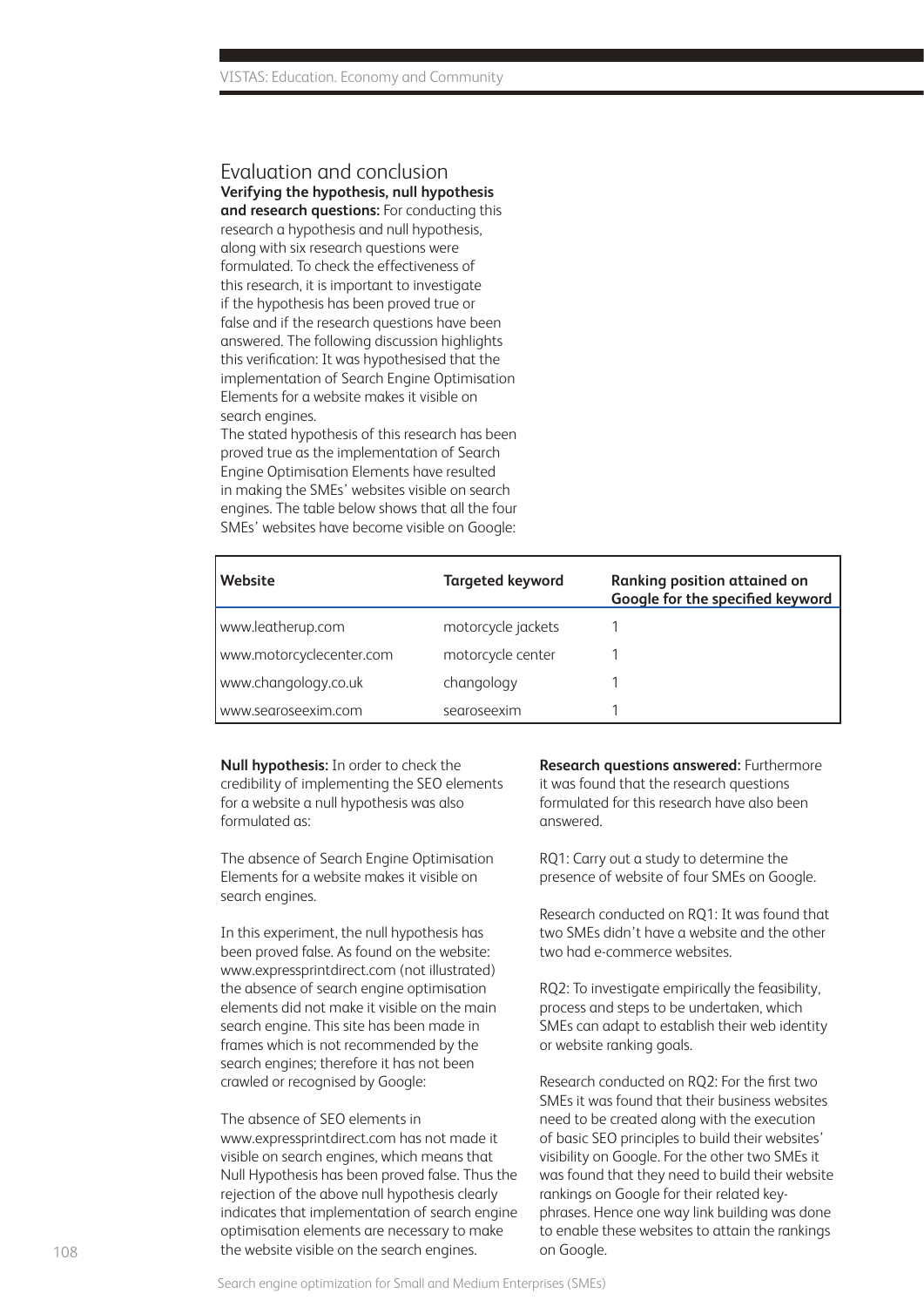RQ3: An analytic study of different SEO elements that can help the SMEs to attain their respective website visibility and keyword ranking goals on Google.

Research conducted on RQ3: SEO comprises of both on-page elements and off-page elements. Both of these elements are critical for running an effective SEO campaign. Hence it was found that firstly the websites should have on-page SEO elements; that is they should be made in an SEO friendly manner and secondly the implementation of link building as an off-page factor, was found to be critical.

RQ4: An evaluation of the main SEO factors instrumental in establishing the visibility of website on Google?

Research conducted on RQ4: This can be grouped according to on-page and off-page factors. From the on-page factors, presence of keywords in the title tags which help in attaining a higher ranking position for those keywords and from the off-page factors. One Way Link Building (with keywords as anchor texts) was found to be very critical.

RQ5: To understand the probable impact of a website on the SMEs' business.

Research conducted on RQ5: It was estimated that higher rankings have a great impact on the performance and revenue generation of a website. Comparatively, lower rankings are not really profitable until and unless they are promoted to attain higher ranking positions.

RQ6: To determine the potential for improvements and specifying future performance/visibility benchmarks.

Research conducted on RQ6: The future implications are clear from the verification of present results for the respective websites. For all the websites it is recommended to employ sophisticated SEO techniques for attaining top ten rankings for all of their targeted keywords.

## Comparison of results attained for four SMEs

In the case of first two SMEs, Changology and SearoseExim, a new website was built and made visible on the main search engine Google. These sites (www.changology.co.uk and www.searoseexim.com) were less than a month old, at the time of writing this. Very basic SEO principles were implemented for these sites.

In this first stage it is critical for a website to get crawled and indexed by Google and this has happened to both these sites (www. changology.co.uk and www.searoseexim. com) successfully. Although these websites have started ranking for their respective title tags and some key-phrases, little traffic will be generated from these rankings as practically no-one would search for those obscure keyphrases. Hence a focused SEO campaign needs to be executed for these sites in order to build ranking on the targeted keywords. Once the rankings are attained then there would be probability of business generation.

On the other hand the third SME, Motorcycle Center, has gained first ranking position for the key-phrase Motorcycle Center. This website would be receiving some traffic because this key-phrase has a search frequency of 14,800 on Google (in the USA region). Probably, it would be generating some sales as well from its top ranking position on this keyword. Last but not the least, the fourth SME i.e. Leather UP has gained high ranking positions for its targeted keywords. These rankings would be resulting in a constant high traffic, sales and ultimately revenue for this website.

From a look at the figures involved in probable key-phrase search volumes and sales generated for Leather Up, it is clear that there is great revenue potential which can be realised from higher ranking positions on the related keyphrases.

The above discussion reflects the real standing of each of the SME websites and their role in adding value to its respective business. In regard to e-commerce, Changology and SearoseExim have prepared to start their journey, Motorcycle Center has just begun its journey whereas Leather Up is progressing on its journey!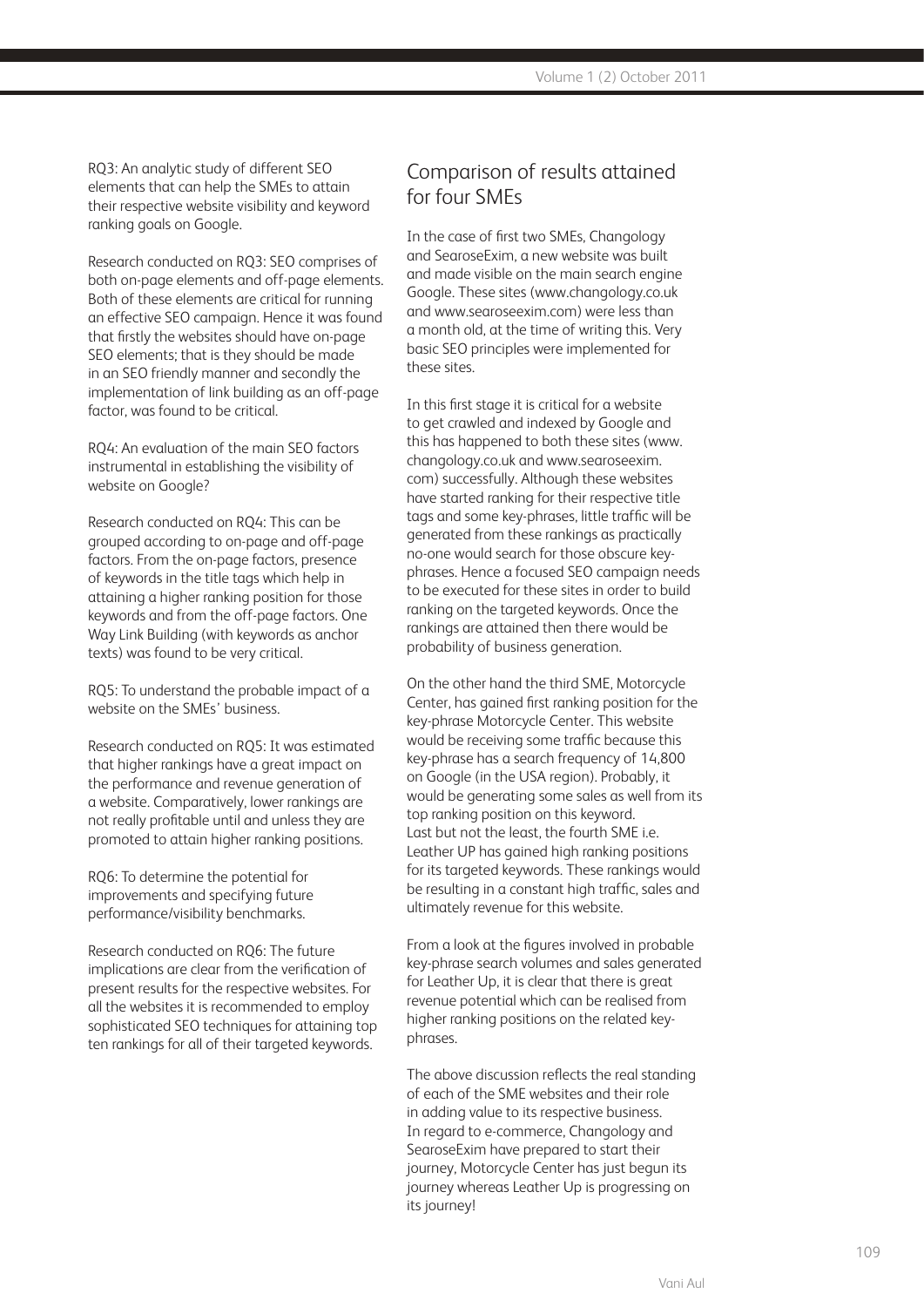#### **Evaluation of the results**

The results indicate that the implementation of SEO elements can actually make a website visible on the main search engine Google. The individual elements of SEO do have an impact on the overall visibility of the website on the search engines. Thus, it is important to prioritise the implementation of both the on-page and off-page elements of SEO.

The results obtained for websites of all the four SMEs show that SEO results are significant for their businesses. The results achieved for the site www.leatherup.com reflect a huge potential of business that it would be already receiving from its top ten rankings on related key-phrases on Google. Secondly, the site www. motorcyclecenter.com had also gained top ranking for one of its keywords on Google, which would help it receive some free traffic and possible business from Google. Finally, the websites www.changology.co.uk and www.searoseexim.com had been indexed in Google and gained visibility for their related key-phrases. This could be improved further to build the top ten rankings and start receiving potential clients from these rankings by continuing the implementation of SEO techniques.

The current research has extended the previous research on implementing the recommendations of previous researchers. All the researchers have recommended the research on off-page factors in the future. Malaga (2007) states: 'The search engines constantly change their ranking algorithms. This leads to situations in which a site might rank well one day and completely disappear from the search engine the next day. How should site owners plan and manage in such a volatile situation? Are there any methods or techniques that are more likely to provide long term results?' For addressing Malaga's future work recommendations, the current research has made use of link building for building high repute of the websites in their respective niche, which is highly valued by the search engines, and will not result in the removal of the site from search engines' results pages. Chambers (2005), states that the results of the implementation of his SEO model can be used to conduct further research in improving visibility of the website. The element of title tag as identified in Chambers' model has been implemented.

Visser (2006) recommends that 'Future research could include the development of basic webpages containing only one type of meta-tag whereby the researcher could monitor the webpage ranking on search engines. This could illustrate the importance of that particular meta-tag as an SEO element.' Considering Visser's recommendation, title tag was implemented in two websites and it has been found that this particular SEO element plays a vital role to build the rankings for keywords specified in the title tag. Hence this research paper has taken into account the recommendations of previous research so as to extend the previous research. It has clearly identified, implemented and measured the results of off-page SEO factors, provided clear information for SMEs on how they can benefit from WWW and explained the process of making sites visible on the search engines. It has taken the previous research one step ahead by implementing technology in the existing businesses to their benefit.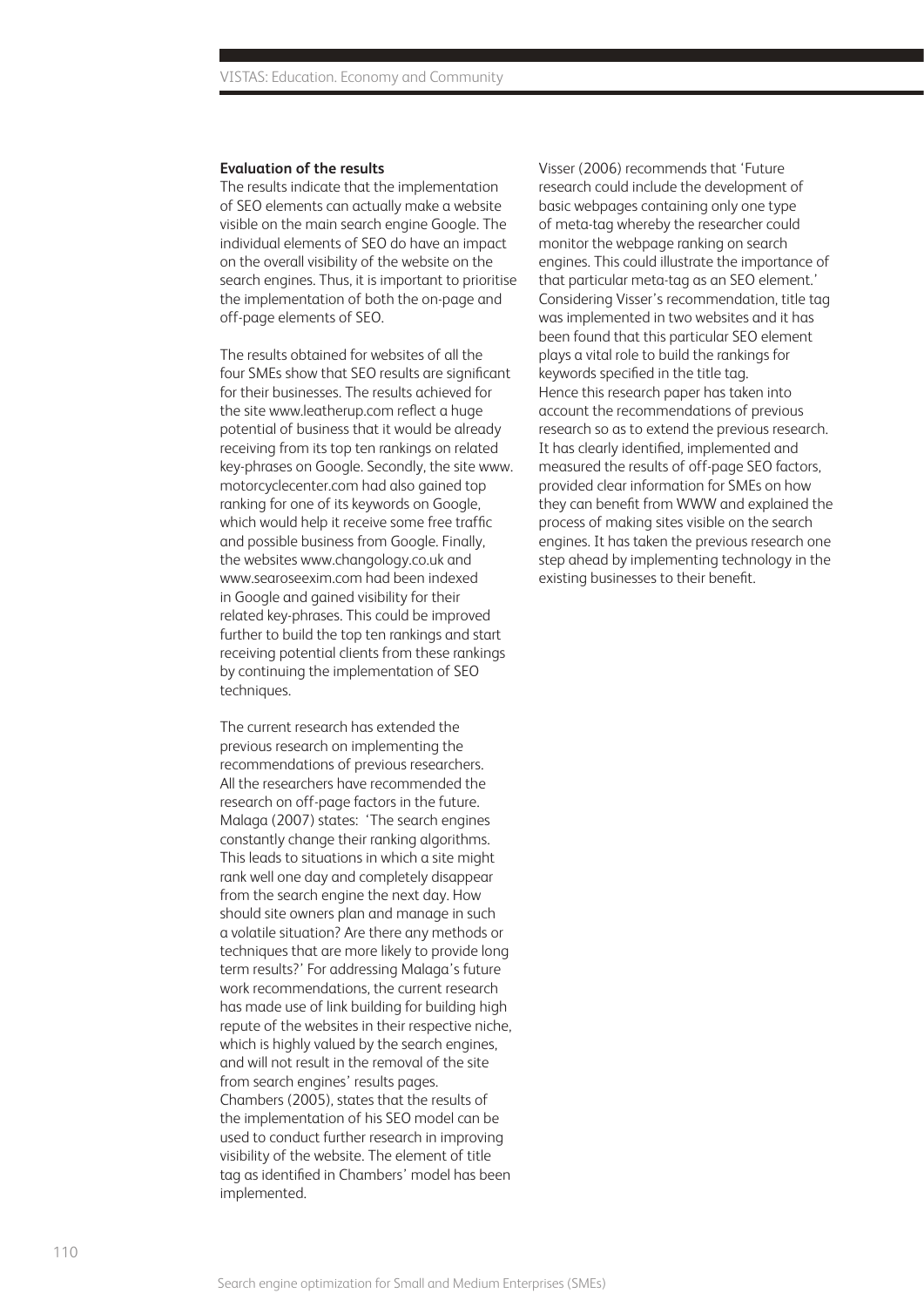### Conclusion

From the above study it can be seen that the implementation of SEO elements is absolutely necessary for gaining visibility, building top ten rankings and receiving free traffic from search engines. The implementation of different elements of SEO differs with the different operational levels of the websites. However the following factors play an important role for building rankings on search engines: the placement of keywords in titles (an on-page SEO factor) and link building (an off-page SEO factor). This research study has successfully exhibited the implementation of these SEO elements for completely new websites and already existing e-commerce websites.

Although a lot of information about SEO has been covered in this research study there are certain limitations. This research only discusses how to build rankings on one search engine, Google. Although Google caters to a massive 63% of the total search traffic on the internet, the other search engines Yahoo, Bing, Ask and AOL collectively cater to 30%-35% of the total search traffic. Hence it is important to build rankings on the other search engines as well. Secondly, the research discusses building the visibility and keyword rankings of websites on Google but it did not take into account the important aspect of converting website visitors into clients. Thirdly, the research covered information only on building the natural rankings on Google; it did not take into account generating website traffic and sales through the paid advertising. Finally, in future with the changes in search engine algorithms, these techniques may become obsolete.

#### **Recommendations:**

The current research could be extended in future by studying the implementation of SEO right from the initial stages of building the website rankings to the last stage of generating the website sales. It would include attaining the rankings on search engines, receiving the website visitors through these rankings, and applying the strategies for converting these website visitors into clients. Moreover, it would also require the tracking of website activity, optimisation of landing pages (web pages selling the products), and studying the website logs. This process would help to cover information and techniques on how to convert the website visitors into clients and generating sales from them on an e-commerce website. Additionally, it would be interesting to study how e-commerce websites can start selling right from their first day of birth on WWW through the means of paid advertising on search engines. Finally, it would be beneficial to study the SEO strategies that can help making a website visible across all the major search engines.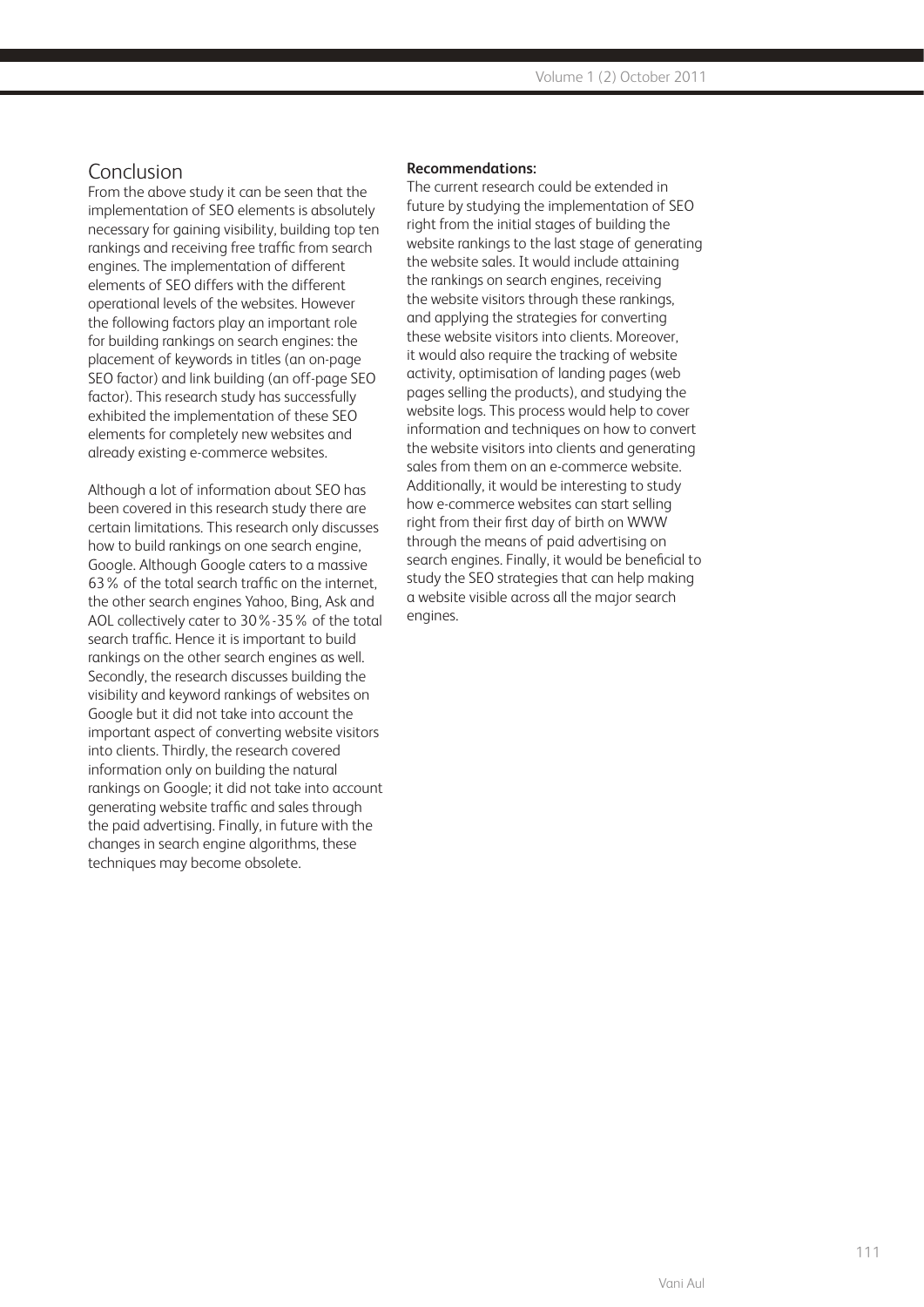#### References

Berman, S.J. and McClellan, B.E. (2002) Ten strategies for survival in the attention economy. *Strategy & Leadership,* 30(3), p.28-33.

Boyes, J.A. and Irani, Z. (2004) An analysis of the barriers and problems to web infrastructure development experienced by small businesses. *International Journal of Information Technology and Management,* 3(2/3/4), p.189- 207.

Chambers, R. (2005) *Search engine strategies: a model to improve website visibility for SMME websites.* Unpublished MTech thesis. Cape Town: Cape Peninsula University of Technology.

Couzin, G. and Grappone, J. (2008) *Search engine optimization: an hour a day. 2nd edition.* Hoboken (NJ): Wiley.

Dreilinger, D. and Howe, E. A. (1997) Experiences with selecting search engines using metasearch. *ACM Transactions on Information Systems,* 15(3), p.195-222.

Elderbrock, D., Ezor, J., Dalton, L. and Weissberg, J. (1997) *Producing web hits.* Foster City (Calif.): IDG Books Worldwide.

Evans, P.M. (2007) Analysing Google rankings through search engine optimization data. *Internet Research*, 17(1), p.21-37.

Friedman, L.G. (2002) *Go to market: advanced techniques and tools for selling more products, to more customers, more profitably.* Oxford: Butterworth-Heinemann.

George, D. (2005) *The ABC of SEO*. Morrisville: Lulu Press.

Golliher, S. A. (2008) Search engine ranking variables and algorithms. *SEMJ.org,* 1, p.15-19.

Hansell, S. (2007) Google keeps tweaking its search engine. [Online]. Available at: http://www.nytimes.com/2007/06/03/ business/yourmoney/03google.html?\_ r=1&ei=5070&en=f8..%20Pdf [Accessed: 20 July 2011].

Hissom, E.A. (2010) *A study of how implementing search engine optimization practices and techniques during the development and ongoing maintenance of a web site is a key factor in its overall success.*  [Online]. Available at: http://www.amyhissom. com/MyWritings/SEO\_Successful\_Website.pdf [Accessed: 20 July 2011].

Humayun, M. (2009) *Optimizing websites for higher search engine ranking.* Unpublished MSc dissertation. Sheffield:Sheffield University.

Levene, M. (2010) *An introduction to search engines and web navigation.* Oxford: John Wiley & Sons.

Malaga, A.R. (2007) The value of search engine optimization: an action research project at a new e-commerce site. *Journal of Electronic Commerce in Organizations*, 5(3), p.918-929.

Porter, E.M. (2001) Strategy and the internet. *Harvard Business Review,* 79(3), p.62-78.

SEOmoz (2009) Search Engine 2009 Ranking Factors. [Online]. Available at: http://www. seomoz.org/article/search-ranking-factors [Accessed: 20 July 2011].

Singh, A.M. (2002) The internet strategies for optimal utilization in South Africa. [Online]. Available at: http://www.sajim.co.za [Accessed: 20 July 2011].

South Africa. Department of Communications (2000) *A green paper on electronic commerce: making it your business.* [Online]. Available at: http://www.polity.org.za/html/govdocs/green\_ papers/greenpaper/intro.html [Accessed: 20 July 2011].

Steenderen, V.M. (2001) Web site management: making a web site more visible. [Online]. Available at: http://www.sajim.co.za [Accessed: 20 July 2011].

Thelwall, M. (2000) Effective web sites for small to medium sized enterprises. *Journal of Small Business and Enterprise Development*, 7(2), p.149-159.

Visser, B. E. (2006) *Search engine optimisation elements effect on website visibility : the Western Cape real estate SMME sector.*  Unpublished MSc dissertation. Cape Peninsula University of Technology.